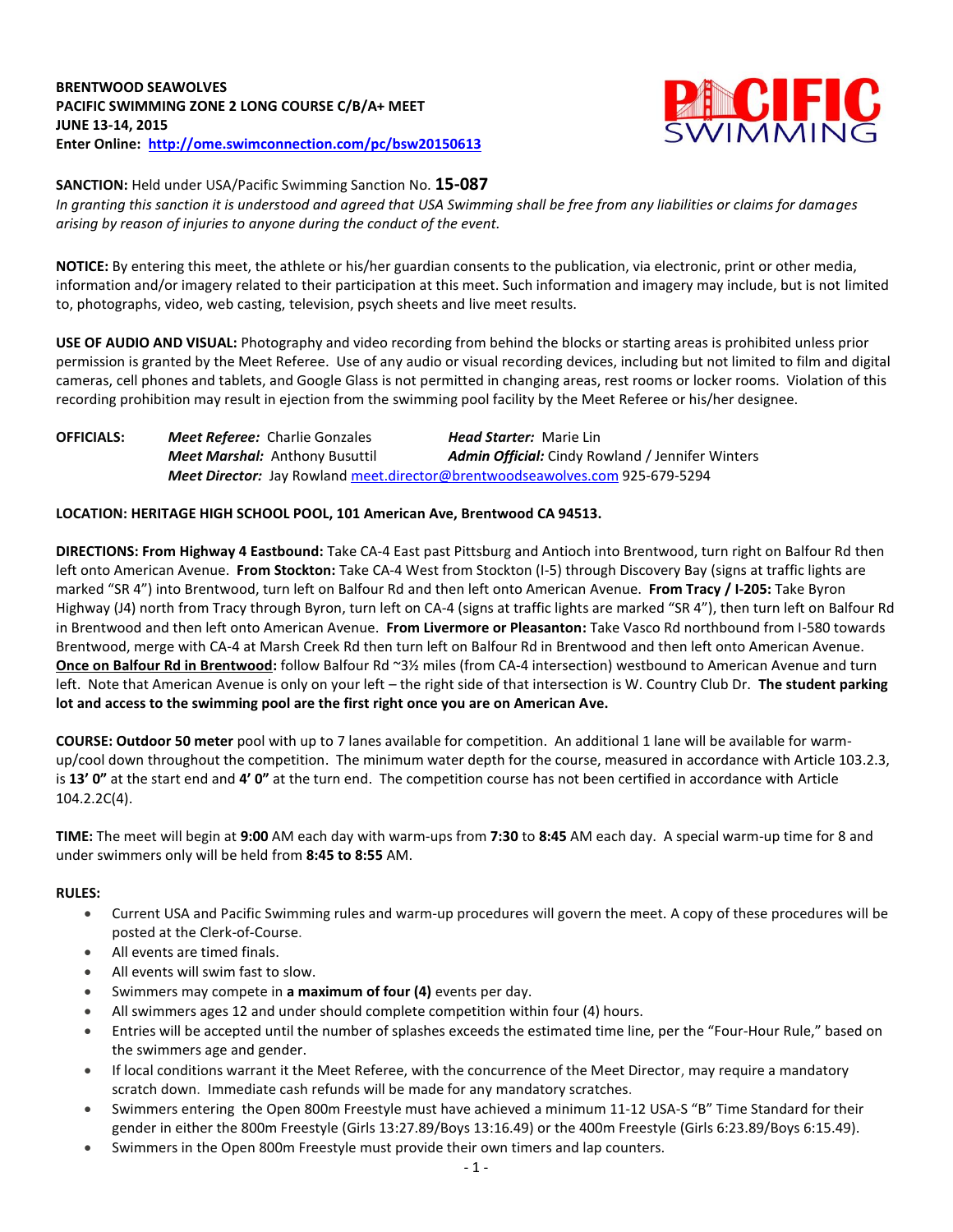**All coaches and deck officials must wear their USA Swimming membership cards in a visible manner.** 

**UNACCOMPANIED SWIMMERS:** Any USA-S athlete-member competing at the meet must be accompanied by a USA Swimming member-coach for the purposes of athlete supervision during warm-up, competition and warm-down. If a coach-member of the athlete's USA-S Club does not attend the meet to serve in said supervisory capacity, it is the responsibility of the swimmer or the swimmer's legal guardian to arrange for supervision by a USA-S member-coach. The Meet Director or Meet Referee may assist the swimmer in making arrangements for such supervision; however, it is recommended that such arrangements be made in advance of the meet by the athlete's USA-S Club Member-Coach.

**RACING STARTS:** Swimmers must be certified by a USA-S member-coach as being proficient in performing a racing start or must start the race in the water. It is the responsibility of the swimmer or the swimmer's legal guardian to ensure compliance with this requirement.

# **RESTRICTIONS:**

- Smoking and the use of other tobacco products is prohibited in all areas of the meet venue.
- Sale and use of alcoholic beverages is prohibited in all areas of the meet venue.
- No glass containers are allowed in the meet venue.
- No propane heaters are permitted except for snack bar / meet operations.
- Deck setup is limited to officials and coaches. Space for coach setup with good visibility may be limited and teams are encouraged to share table / tent space where possible.
- All shelters must be properly secured.
- Changing into or out of swimsuits other than in locker rooms or other designated areas is prohibited.
- Destructive devices, to include but not limited to, explosive devices and equipment, firearms (open or concealed), blades, knives, mace, stun guns and blunt objects are strictly prohibited in the swimming facility and its surrounding areas. If observed, the Meet Referee or his/her designee may ask that these devices be stored safely away from the public or removed from the facility. Noncompliance may result in the reporting to law enforcement authorities and ejection from the facility. Law enforcement officers (LEO) are exempt per applicable laws.

### **ELIGIBILITY:**

- Swimmers must be current members of USA-S and enter their name and registration number on the meet entry card as they are shown on their Registration Card. If this is not done, it may be difficult to match the swimmer with the registration and times database. The meet host will check all swimmer registrations against the SWIMS database and if not found to be registered, the Meet Director shall accept the registration at the meet (a \$10 surcharge will be added to the regular registration fee). Duplicate registrations will be refunded by mail.
- Swimmers in the "A" Division must have met at least the listed USAS-Motivational "A" time standard. Swimmers in the "B" Division must have met at least the listed "B" time standard. All entry times slower than the listed "B" time standard will be in the "C" Division.
- Entries with **"NO TIME" will be ACCEPTED (Exception – Open 800m Freestyle, See Rules).**
- Entry times submitted for this meet will be checked against a computer database and may be changed in accordance with Pacific Swimming Entry Time Verification Procedures.
- Disabled swimmers are welcome to attend this meet and should contact the Meet Director or Meet Referee regarding any special accommodations on entry times and seeding per Pacific Swimming policy.
- Swimmers 19 years of age and over may compete in the open and 13-18 events for time only, no awards. Such swimmers must meet any applicable time standards.
- The swimmer's age will be the age of the swimmer on the first day of the meet.

**ENTRY PRIORITY:** Meet entries will not be accepted any earlier than May 13, 2015.Entries from members of "year round" Zone 2 teams postmarked or entered online by 11:59 p.m. on May 15 will be given  $1^{st}$  priority acceptance. Entries from members of all Zone 2 teams (year round and seasonal) postmarked or entered online between 12:00 a.m. May 16, 2015, and 11:59 p.m. May 22, 2015, will be given  $2<sup>nd</sup>$  priority acceptance. All entries received after 12:00 a.m. May 23, 2015, from Zone 2, all other Pacific LSC Zones and other LSC's, either postmarked, entered online, or hand delivered by the entry deadline will be considered in the order that they were received.

**\*\* NOTE: Swimmers who falsify their entry form by listing a team to which they are not legitimately associated will be rejected from the meet. Further, entry fees will not be refunded and the swimmer may be referred to the Pacific Swimming Review Committee for disciplinary action.**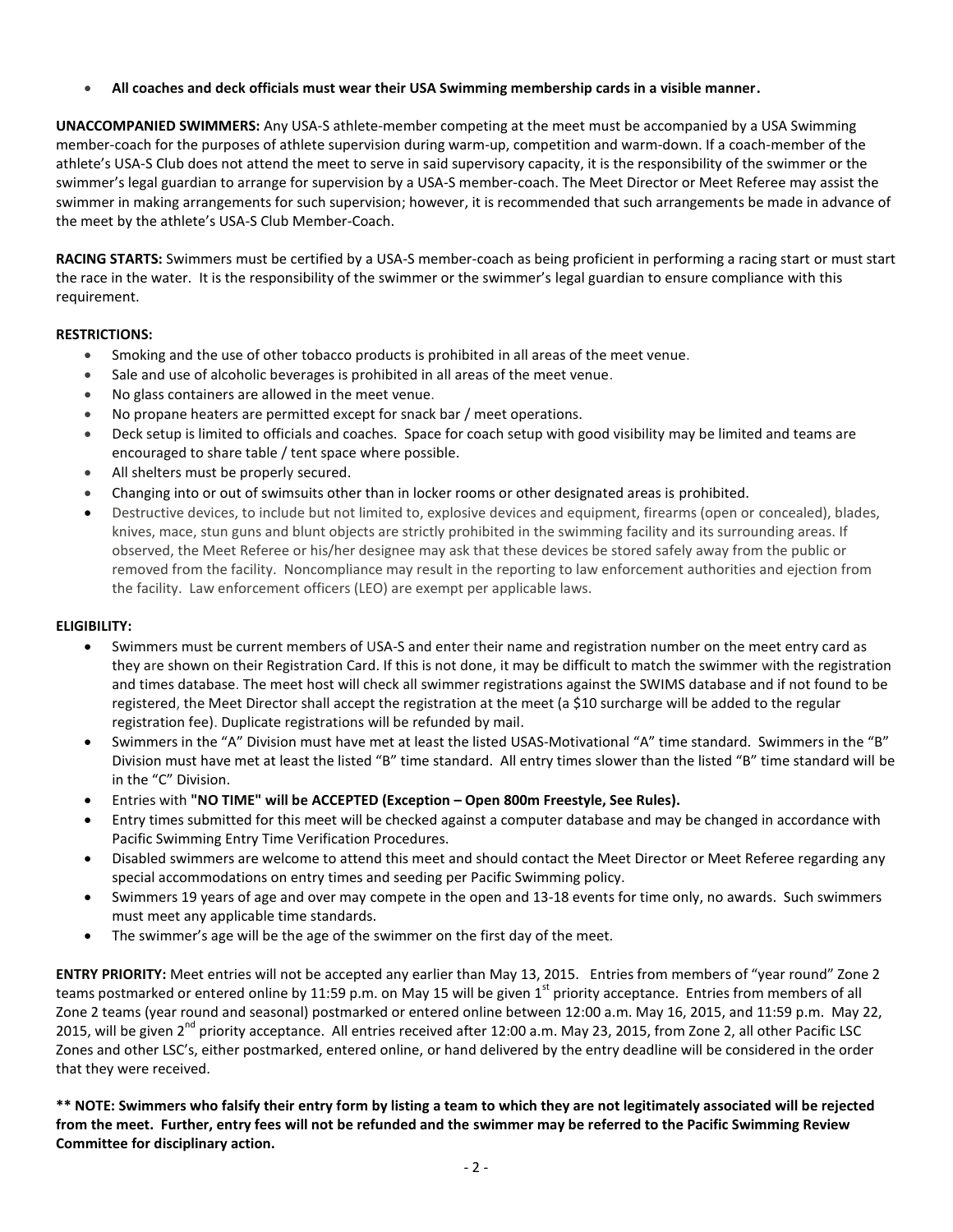**ENTRY FEES:** \$4.00 per event plus a \$10.00 participation fee per swimmer. Entries will be rejected if payment is not sent at time of request.

**ONLINE ENTRIES:** To enter online go to **<http://ome.swimconnection.com/pc/bsw20150613>** to receive an immediate entry confirmation. This method requires payment by credit card. Swim Connection, LLC charges a processing fee for this service, equal to \$1 per swimmer plus 5% of the total Entry Fees. Please note that the processing fee is a separate fee from the Entry Fees. If you do not wish to pay the processing fee, enter the meet using a mail entry. **Entering online is a convenience, is completely voluntary, and is in no way required or expected of a swimmer by Pacific Swimming.** Online entries will be accepted through Wednesday, June 3, 2015.

**MAILED OR HAND DELIVERED ENTRIES**: Entries must be on the attached consolidated entry form. Forms must be filled out completely and printed clearly with swimmers best time. Entries must be postmarked by midnight, Tuesday, June 2, 2015, or hand delivered by 6:30 p.m. Wednesday, June 3, 2015. No late entries will be accepted. No refunds will be made, except mandatory scratch downs. Requests for confirmation of receipt of entries should include a self-addressed envelope. Hand deliveries must be made to a BSW team representative present on deck immediately before or within the first 15 minutes of a regularly scheduled practice.

#### **Make check payable to**: **Brentwood SeaWolves**

| <b>Mail entries to:</b> BSW Meet Entries | Hand deliver entries to: BSW Representative on HHS Pool Deck |
|------------------------------------------|--------------------------------------------------------------|
| PO Box 1212                              | 101 American Av                                              |
| Brentwood, CA 94513                      | Brentwood, CA 94513                                          |

**CHECK-IN:** The meet will be deck seeded. Swimmers must check-in at the Clerk-of-Course. Close of check-in for all individual events shall be no more than 60 minutes before the estimated time of the start of the first heat of the event. No event shall be closed more than 30 minutes before the scheduled start of the session. Swimmers who do not check in will not be seeded and will not be allowed to compete in that event.

**SCRATCHES:** Any swimmers not reporting for or competing in an individual timed final event shall not be penalized. Swimmers who must withdraw from an event after it is seeded are requested to inform the referee immediately.

**AWARDS:** The first eight (8) places will be awarded for 8 & Under, 9-10, 11-12, 13-14, 15-16 and 17-18 age groups. Ribbons will be awarded for C, B and A divisions. All B swimmers achieving a new A time will be awarded a standard "A" medal, regardless of place achieved in the event.

**ADMISSION:** Free. A meet program will be available for a reasonable price.

**SNACK BAR & HOSPITALITY:** A snack bar will be available throughout the competition. Coaches and working deck officials will be provided lunch. Hospitality will serve refreshments to timers and volunteers.

**MISCELLANEOUS:** No overnight parking is allowed. Facilities will not be provided after meet hours.

**MINIMUM OFFICIALS:** The Meet Referee shall conduct an inventory of Officials and shall compare the number of swimmers entered against the number of Officials that worked representing each team per day of the meet. Those teams who have not provided sufficient Officials in a day of the meet, in accordance with the table below, will be fined \$100 per missing Official per day.

| Number of swimmers entered in meet per<br>team per day | Number of trained and carded officials required |
|--------------------------------------------------------|-------------------------------------------------|
| $1 - 10$                                               |                                                 |
| $11 - 25$                                              |                                                 |
| 26-50                                                  |                                                 |
| 51-75                                                  |                                                 |
| 76-100                                                 |                                                 |
| Every 20 Swimmers over 100                             |                                                 |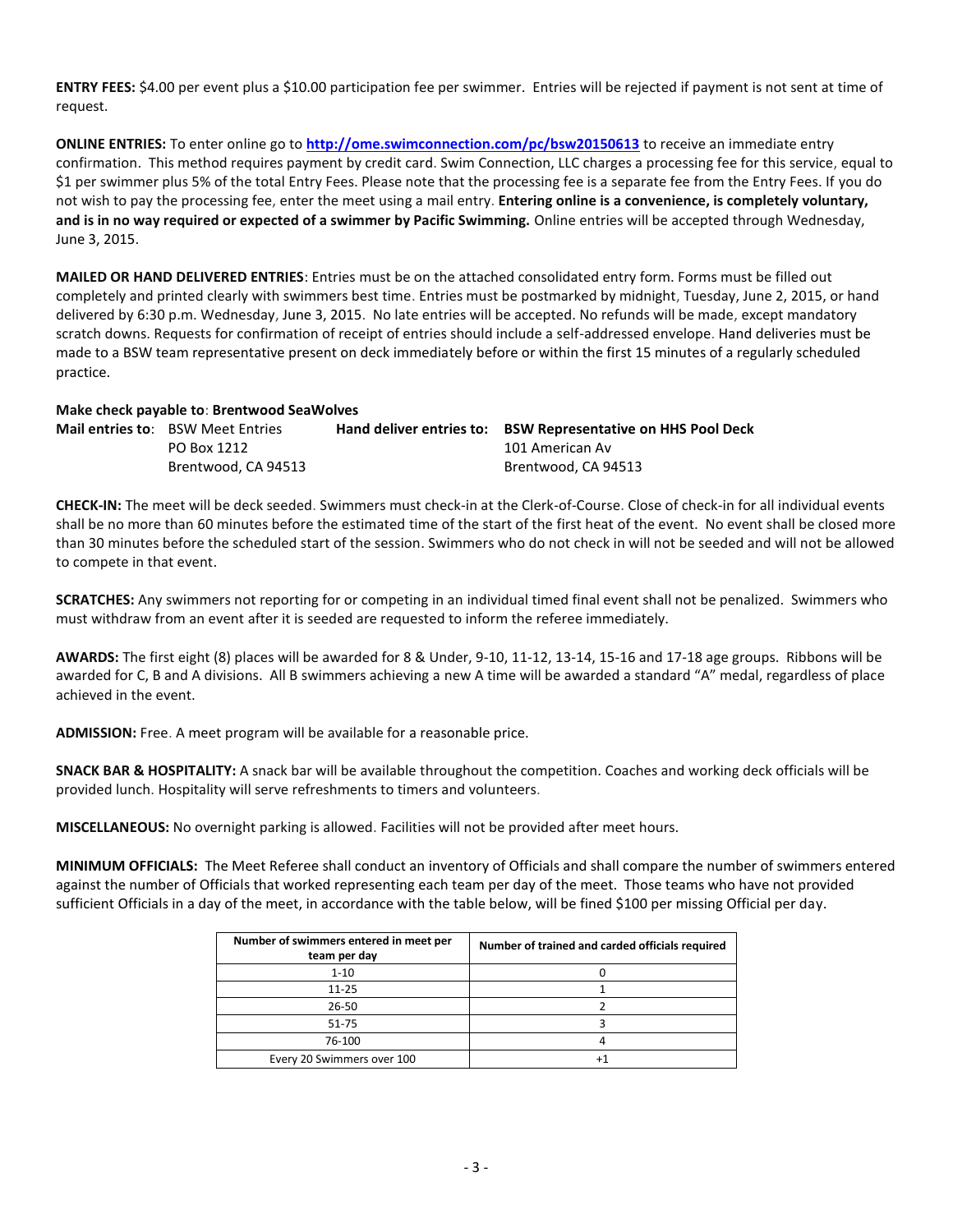|                              | 10 & Under                                                                                                                                                                                                                                            | $11 - 12$        | 13-18    |  |  |  |
|------------------------------|-------------------------------------------------------------------------------------------------------------------------------------------------------------------------------------------------------------------------------------------------------|------------------|----------|--|--|--|
|                              | 100 FR<br>200 FR<br>200 FR<br>100 BK<br>50 BK<br>50 BK<br>100 BR<br>100 BR<br>200 BR<br>100 FL<br>200 FL<br>50 BR<br>Girls Open 800 FR<br>400 I.M.<br>400 I.M.<br>200 I.M.<br>100 FR<br>100 FR<br>50 FL<br>50 FL<br>100 FL<br>50 FR<br>50 FR<br>50 FR |                  |          |  |  |  |
|                              |                                                                                                                                                                                                                                                       |                  |          |  |  |  |
| SATURDAY, June 13, 2015      |                                                                                                                                                                                                                                                       |                  |          |  |  |  |
|                              |                                                                                                                                                                                                                                                       |                  |          |  |  |  |
|                              |                                                                                                                                                                                                                                                       |                  |          |  |  |  |
|                              |                                                                                                                                                                                                                                                       |                  |          |  |  |  |
|                              |                                                                                                                                                                                                                                                       |                  |          |  |  |  |
| <b>SUNDAY, June 14, 2015</b> |                                                                                                                                                                                                                                                       |                  |          |  |  |  |
|                              |                                                                                                                                                                                                                                                       |                  |          |  |  |  |
|                              |                                                                                                                                                                                                                                                       | 200 I.M.         | 200 I.M. |  |  |  |
|                              |                                                                                                                                                                                                                                                       | Boys Open 800 FR |          |  |  |  |

## **EVENT SUMMARY**

# **EVENTS**

|                | Saturday, June 13, 2015 |                |               | <b>Sunday, June 14, 2015</b> |
|----------------|-------------------------|----------------|---------------|------------------------------|
| <b>EVENT#</b>  | <b>EVENT</b>            | <b>EVENT#</b>  | <b>EVENT#</b> | <b>EVENT</b>                 |
| $\mathbf{1}$   | 13-18 200 Free          | $\overline{2}$ | 27            | 13-18 400 I.M.               |
| 3              | 11-12 200 Free          | 4              | 29            | 11-12 400 I.M.               |
| 5              | 10 & Under 100 Free     | 6              | 31            | 10 & Under 200 I.M.          |
| $\overline{7}$ | 13-18 100 Back          | 8              | 33            | 13-18 100 Free               |
| 9              | 11-12 50 Back           | 10             | 35            | 11-12 100 Free               |
| 11             | 10 & Under 50 Back      | 12             | 37            | 13-18 100 Fly                |
| 13             | 13-18 100 Breast        | 14             | 39            | 11-12 50 Fly                 |
| 15             | 11-12 200 Breast        | 16             | 41            | 10 & Under 50 Fly            |
| 17             | 10 & Under 100 Breast   | 18             | 43            | 13-18 50 Free                |
| 19             | 13-18 200 Fly           | 20             | 45            | 11-12 50 Free                |
| 21             | 11-12 100 Fly           | 22             | 47            | 10 & Under 50 Free           |
| 23             | 10 & Under 50 Breast    | 24             | 49            | 13-18 200 I.M.               |
| 25             | Open 800 Free (Girls)*  |                | 51            | 11-12 200 I.M.               |
|                |                         |                |               |                              |

| Saturday, June 13, 2015 |                        |                | <b>Sunday, June 14, 2015</b> |                       |               |
|-------------------------|------------------------|----------------|------------------------------|-----------------------|---------------|
| <b>EVENT#</b>           | <b>EVENT</b>           | <b>EVENT#</b>  | <b>EVENT#</b>                | <b>EVENT</b>          | <b>EVENT#</b> |
| 1                       | 13-18 200 Free         | $\overline{2}$ | 27                           | 13-18 400 I.M.        | 28            |
| 3                       | 11-12 200 Free         | 4              | 29                           | 11-12 400 I.M.        | 30            |
| 5                       | 10 & Under 100 Free    | 6              | 31                           | 10 & Under 200 I.M.   | 32            |
| 7                       | 13-18 100 Back         | 8              | 33                           | 13-18 100 Free        | 34            |
| 9                       | 11-12 50 Back          | 10             | 35                           | 11-12 100 Free        | 36            |
| 11                      | 10 & Under 50 Back     | 12             | 37                           | 13-18 100 Fly         | 38            |
| 13                      | 13-18 100 Breast       | 14             | 39                           | 11-12 50 Fly          | 40            |
| 15                      | 11-12 200 Breast       | 16             | 41                           | 10 & Under 50 Fly     | 42            |
| 17                      | 10 & Under 100 Breast  | 18             | 43                           | 13-18 50 Free         | 44            |
| 19                      | 13-18 200 Fly          | 20             | 45                           | 11-12 50 Free         | 46            |
| 21                      | 11-12 100 Fly          | 22             | 47                           | 10 & Under 50 Free    | 48            |
| 23                      | 10 & Under 50 Breast   | 24             | 49                           | 13-18 200 I.M.        | 50            |
| 25                      | Open 800 Free (Girls)* | --             | 51                           | 11-12 200 I.M.        | 52            |
|                         |                        |                |                              | Open 800 Free (Boys)* | 54            |

\* Swimmers entering the 800 Free must provide their own timers and lane counters **AND HAVE**

Official 400 FR times of 6:23.89 (Girls) / 6:15.49 (Boys) or official 800 FR times of 13:27.89 (Girls) / 13:16.49 (Boys)

Time standards are located on the PC website: <http://www.pacswim.org/userfiles/cms/documents/551/times14.pdf>